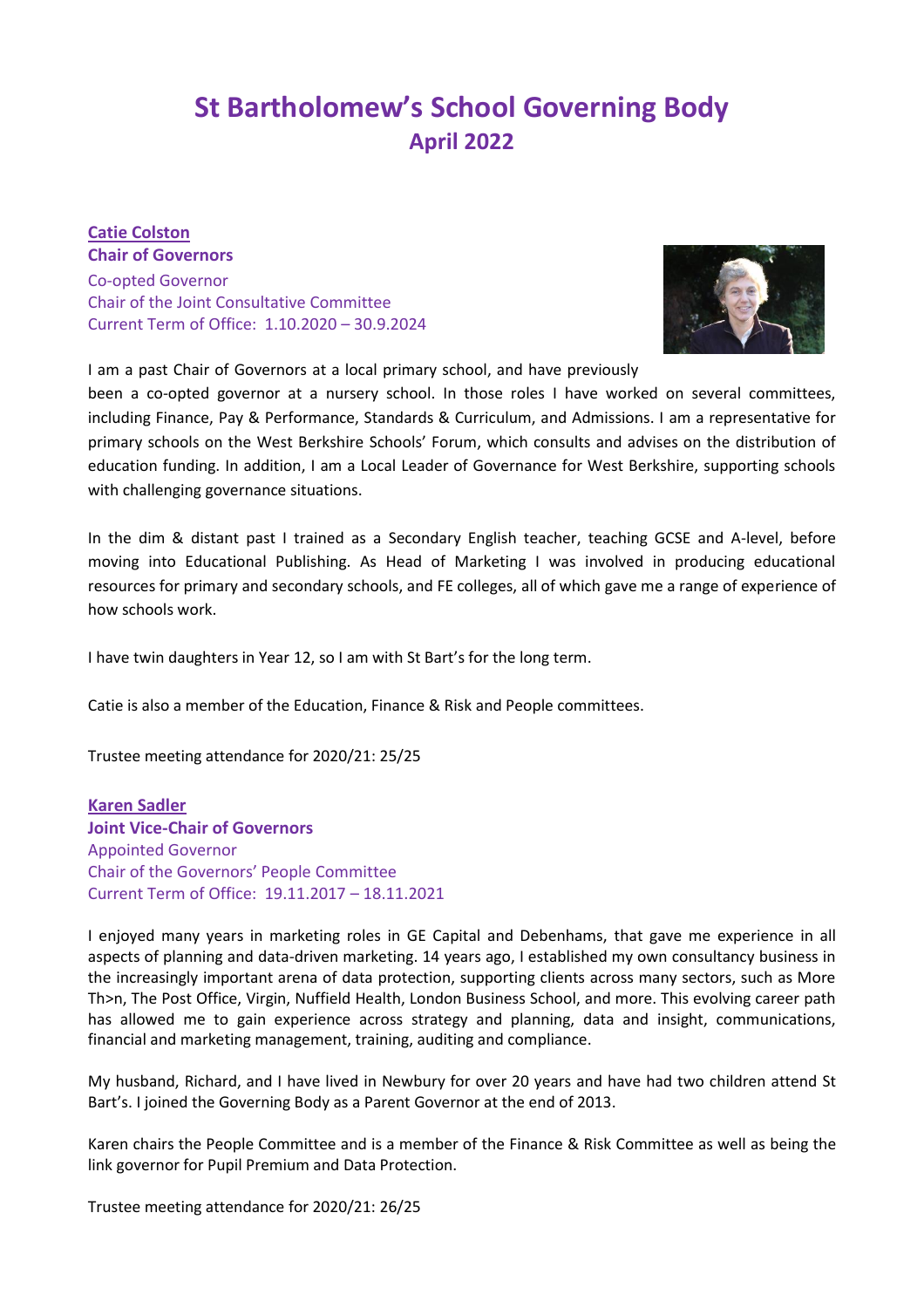### **Campbell Smith**

**Joint Vice-Chair of Governors** Appointed Governor Chair of the Governors' Finance & Risk Committee Current Term of Office: 1.10.2020 – 30.9.2024

I am a chartered accountant and have worked for Vodafone in Newbury, London and Dusseldorf for a number of years.

In addition to my role as a Governor, I am also Treasurer for the School's Parents' Association. I have two children currently attending the school and one child who has left the school and is now at university.

Campbell is also a member of the Education Committee.

Trustee meeting attendance for 2020/21: 16/17

**Julia Mortimore**

Headteacher & Ex-officio Governor from 1.1.2014

Ms Mortimore is a member of every committee, apart from Finance & Risk, which she attends in her capacity as Accounting Officer.

Trustee meeting attendance for 2020/21: 25/25

**David Fitter** Co-Headteacher & Appointed Governor Current Term of Office 1.9.2020 – 31.8.2024

Dr Fitter is a member of the Education and Resources committees.

Trustee meeting attendance for 2020/21: 20/16

**Shaun Letchford** Appointed Governor Chair of the Resources Committee and Health & Safety Governor Current Term of Office: 6.1.2020 – 5.1.2024



I am a civil engineer with experience working for major global consulting engineers in the planning, design and management of development and infrastructure projects, specifically in highway and infrastructure planning, engineering and design, including drainage and flood risk management.

A Fellow of the CIHT and Member of the ICE I recently joined the CIHT South East Region Committee becoming Secretary in 2019.

A Director and founding member of Abley Letchford Partnership, I have been instrumental in growing the business, both its client base and staff recruitment, and I am proud to be a local employer.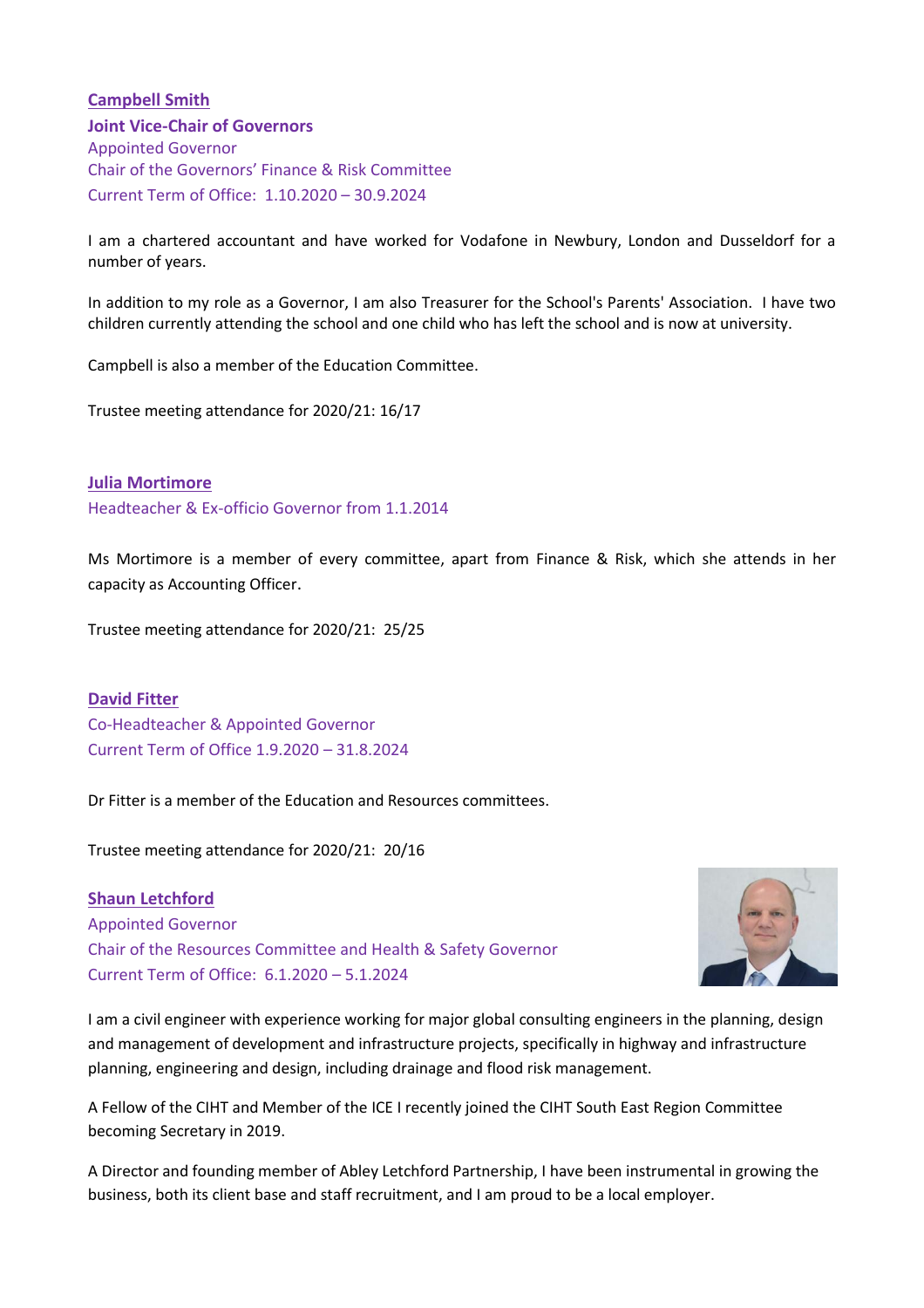My wife, Beulah, is a Headteacher and we have sons in Year 7 and Year 9 at St Bart's so education is at the forefront of our family life.

Shaun is a member of the Education Committees.

Trustee meeting attendance for 2020/21: 20/19

**Gary Norman**  Parent Governor Chair of the Governors' Education Committee Current Term of Office: 12.2.2019 – 11.2.2023



I have been a St Bart's parent since 2013 when my son started in Year 7. I was elected as a Parent Governor in 2019. I am married with one child and have lived in Newbury since 1986, always within walking distance of the school.

I retired in 2018 having spent 40 years in industry working as a software developer, applications engineer, customer service manager, project manager, programme manager and senior executive. I have experience in many fields including IT, printing and publishing, customer service and outsourcing in both the public and private sectors.

I have a first class degree in Economics and am currently studying towards an OU degree in Natural Sciences, as well as trying to learn Italian. I strongly believe in the benefits of education for all, and at all ages, and am delighted to be part of this excellent school.

I have a variety of other interests including walking and theatre. I am involved with the local Rock Choir and have a season ticket for a Premier League football team.

Gary is also a member of the Resources Committee.

Trustee meeting attendance for 2020/21: 17/17

### **Umar Butt**

Co-opted Governor Current Term of Office: 6.1.2020 – 5.1.2024



I am a Senior Executive within Vodafone, over the past 15 years I have worked in many disciplines including Property Strategy, Sales, Marketing, R&D and more recently Technology with extensive experience delivering large scale global

transformational programmes which encompasses strategy, demand management, resource management, delivery, governance, reporting, budget management, assurance, PMO & vendor management. I am also an ambassador within Vodafone for 'Mentoring' and 'Coaching' programmes and founder and chair of the Vodafone Muslim Society. I have a BSc (Hons) in Industrial Management and a Master's in Business & IT from the University of Aston (Business School, 2002).

I am a member of the West Berkshire IAG (Independent Advisory Group) which is a group of community leaders that advise the Police and Council on matters of concern for the residents of West Berkshire. In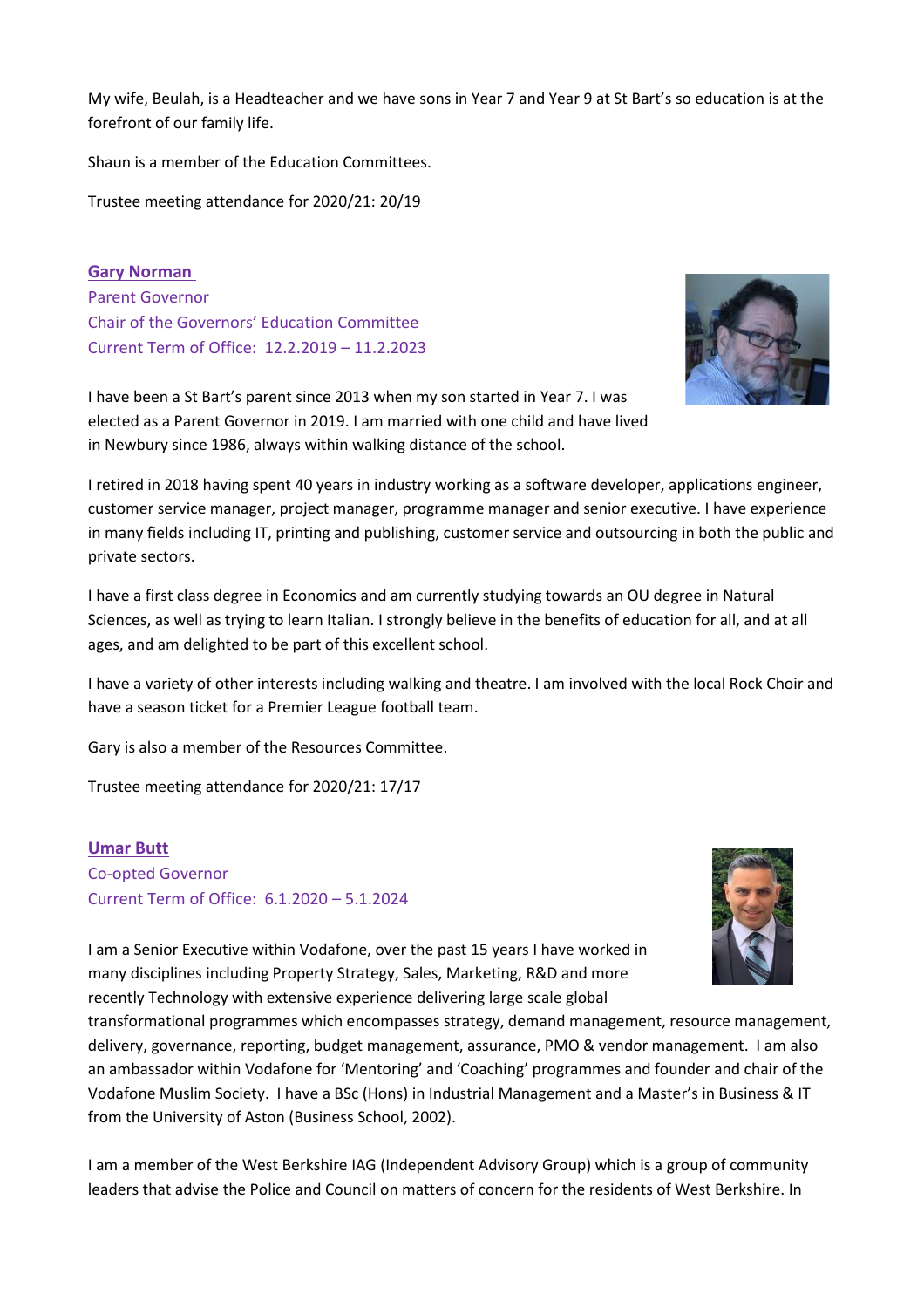addition to this, I am an active member of the local community and have over 10 years of organising fund raising community events for charitable causes globally.

I have been a resident in Newbury for over 15 years and have two daughters currently at the school.

Umar is a member of the Education Committee.

Trustee meeting attendance for 2020/21: 13/13

**Lee Hunt** Appointed Governor Current Term of Office: 1.9.2021 – 31.8.2025

Lee is a member of the Education Committee.

**Daisy Hutchinson** Appointed Governor Safeguarding Governor Current Term of Office: 6.1.2020 – 5.1.2024

Having read History at Southampton University I qualified as a solicitor in 2003. Since then I have lived and worked in Newbury. I am a partner in a local law firm which I set up in 2013. I have two children, one of whom is at St Bart's. I am looking forward to helping the school in any way I can.

Daisy is a member of the Education Committee.

Trustee meeting attendance for 2020/21: 11/13

**Jo Larmour** Co-opted Governor Current Term of Office: 1.9.2021 – 31.8.2025

Jo has recently joined the Governing Body and is a member of the Resources Committee.

**Kate Lefever** Appointed Governor Current Term of Office: 1.10.2020 – 30.9.2024



I am an HR professional with over 20 years of generalist HR experience, gained across a broad range of organisations including Managment Consultancy, Healthcare and Real Estate. I am an active Member of the Chartered Institue of Personnel and Development and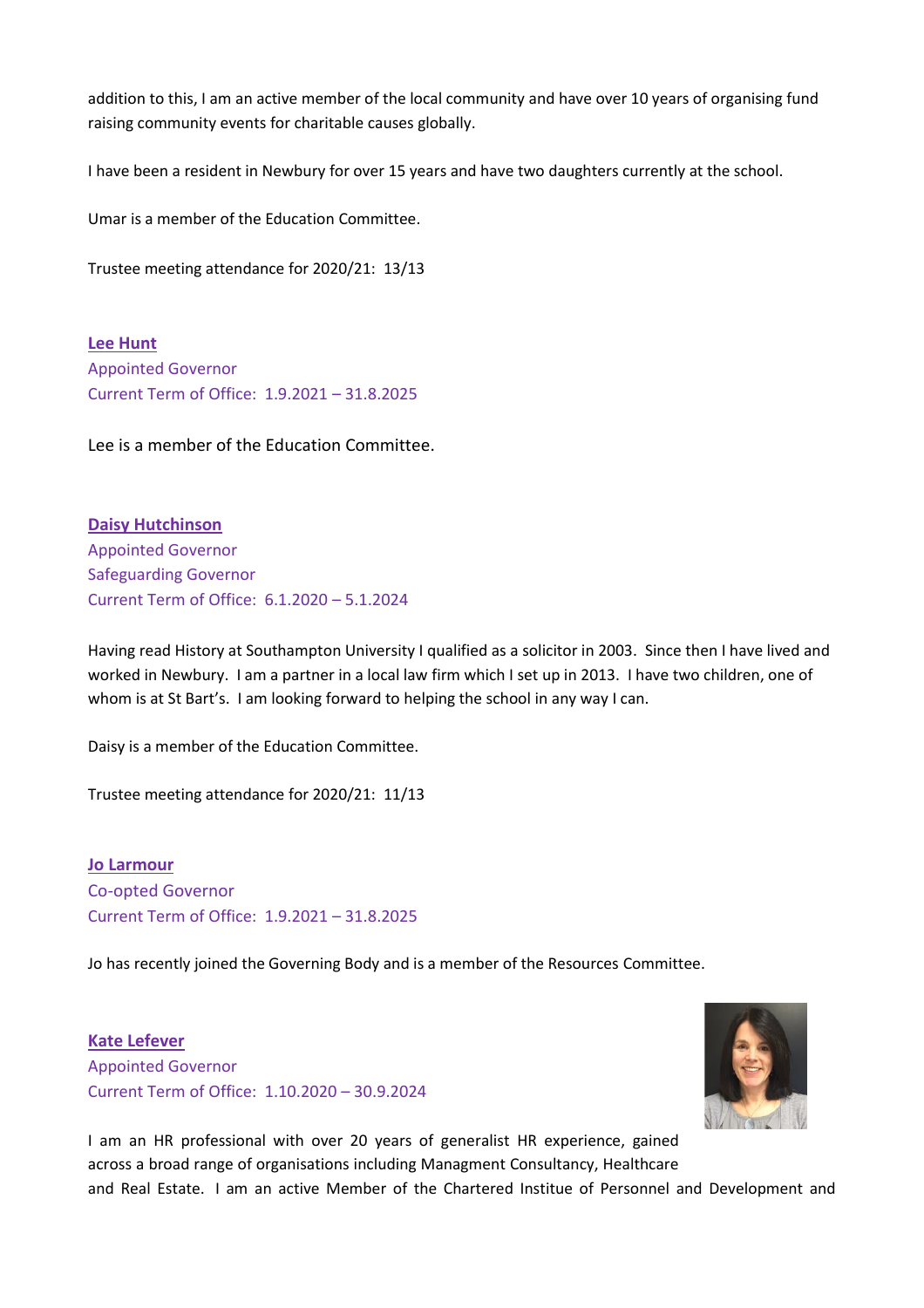formerly held a position on the Membership and Professional Development committee for the CIPD for a three year term between 2012 – 2015.

I am involved in local voluntary groups including the Education Business Partnership which offers help and support to students in the West Berkshire area. I live locally in Newbury and have two children, one of whom still attends St Bart's.

Kate is a member of the Education, People and Joint Consultative committees.

Trustee meeting attendance for 2020/21: 23/21

**Chris Mabbatt** Parent Governor Current Term of Office: 11.02.2022 – 10.2.2026



I work for Guide Dogs as a Procurement Business Partner achieving value for money whilst managing commercial risk. I am a volunteer Wish Maker & Community Leader for Make-A-Wish supporting children with critical illnesses.

I was previously a School Governor at my son's primary school and read with pupils for 6 years. I have a particular interest in Personalised Learning, SEND and the needs of disadvantaged children.

# **Tom Murray** Co-opted Governor Current Term of Office: 19.4.2021 – 18.4.2025

Having read Psychology at the University of Wales, Bangor I joined Deloitte as a graduate trainee in 2006. I qualified as a chartered accountant in 2010 and am currently a Partner in the Audit practice, based in Reading.

I have two children who are primary school age. We have lived in Newbury since 2016, having relocated from Cambridge where I started my career.

Tom is a member of the Finance & Risk Committee.

Trustee meeting attendance for 2020/21: 3/3

**Marcus Randall** Co-opted Governor Current Term of Office: 9.6.2020 – 8.6.2024



I have been an English teacher for nearly a decade and worked at St Bart's since 2014. My degree is in English Language and Linguistics and I'm passionate about teaching and learning, specifically my subject.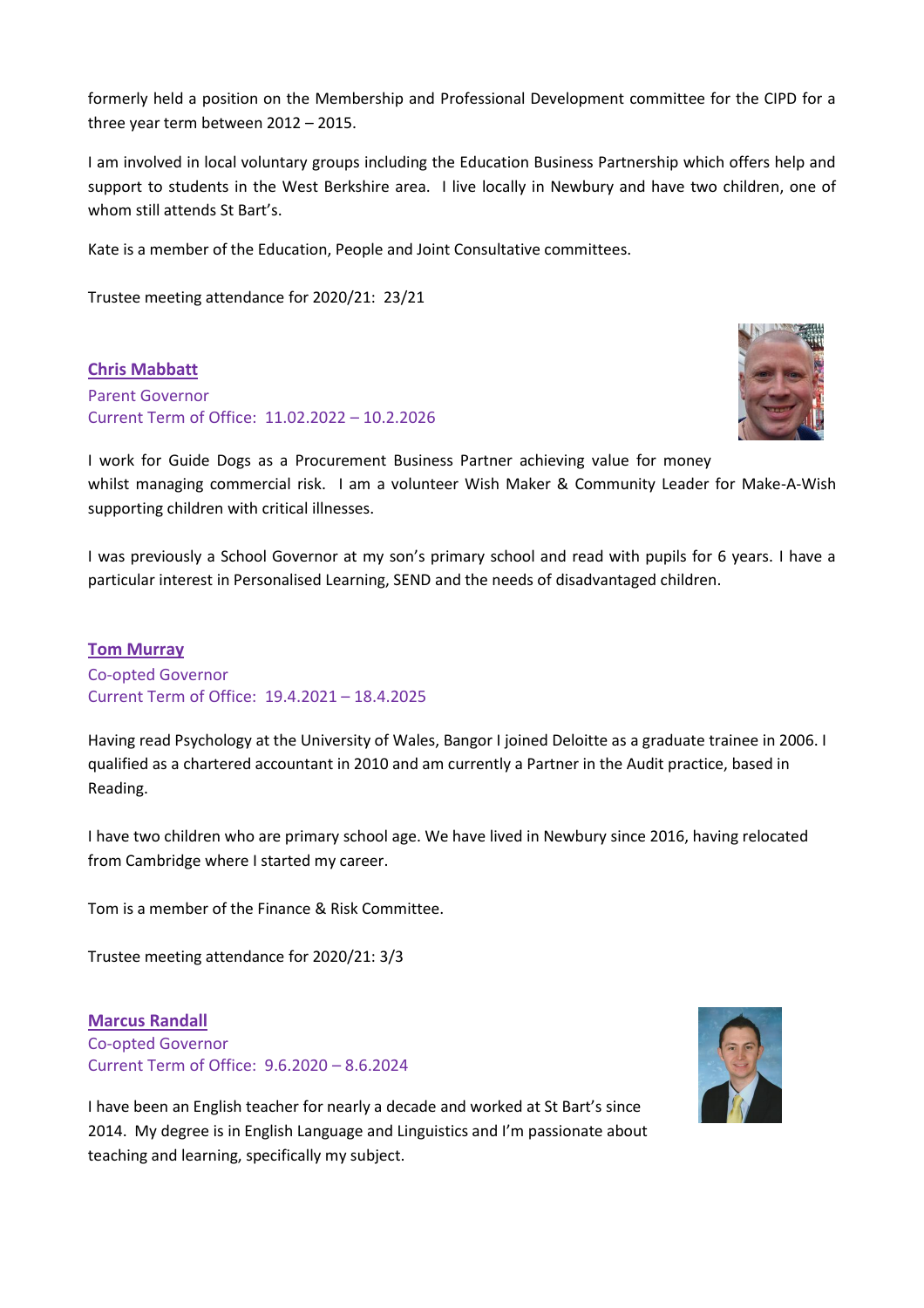I'm eager to bring my skills and experience in the classroom to bear in a more strategic role. I look forward to working as part of the Governing Body to ensure students continue to have access to an excellent school experience which allows them to face whatever their future has in store.

When not teaching, I enjoy reading and walking, as well as going to the theatre and rock concerts.

Marcus is a member of the Education Committee.

Trustee meeting attendance for 2020/21: 20/14

**Felix Rayner** Appointed Governor Current Term of Office: 1.9.2021 – 31.8.2025

I am an executive head teacher at an infant and a junior school federation in Newbury. I have worked in education since 1995 and have worked in a number of schools across West Berkshire in a number of roles. I have wide experience in school leadership and management and am passionate about improving life chances for all pupils in my care.

Alongside my headship I also carry out school improvement work for the local authority and a multi academy trust in Oxfordshire.

I also work as an OFSTED inspector and lead a number of inspections throughout the year.

I have lived in Newbury since 2003 and have two children at St Bart's. One in year 10 and one in year 11.

Felix is a member of the Education Committee.

### **Nick Smith** Co-opted Governor Current Term of Office: 1.9.2021 – 31.8.2025



I am a senior executive manager within the chemical industry, having fulfilled sales, marketing, strategy, sustainability and general management roles. I have extensive international experience, having lived and worked in Germany, Spain, India and China.

I hold a Bachelor's degree in Chemistry and a Masters in Business Administration. I am passionate about diversity and inclusion, and was a founding member of a D&I employee resource group. I have a variety of interests including gardening, walking and cooking. I returned with my family to Newbury last year after fifteen years working overseas. I have three children already at St Bartholomew's, with our youngest set to join in 2022. I am delighted to have the opportunity to serve the St Bart's community.

Nick is a member of the Finance & Risk and Resources committees and is also the Curriculum Link Governor.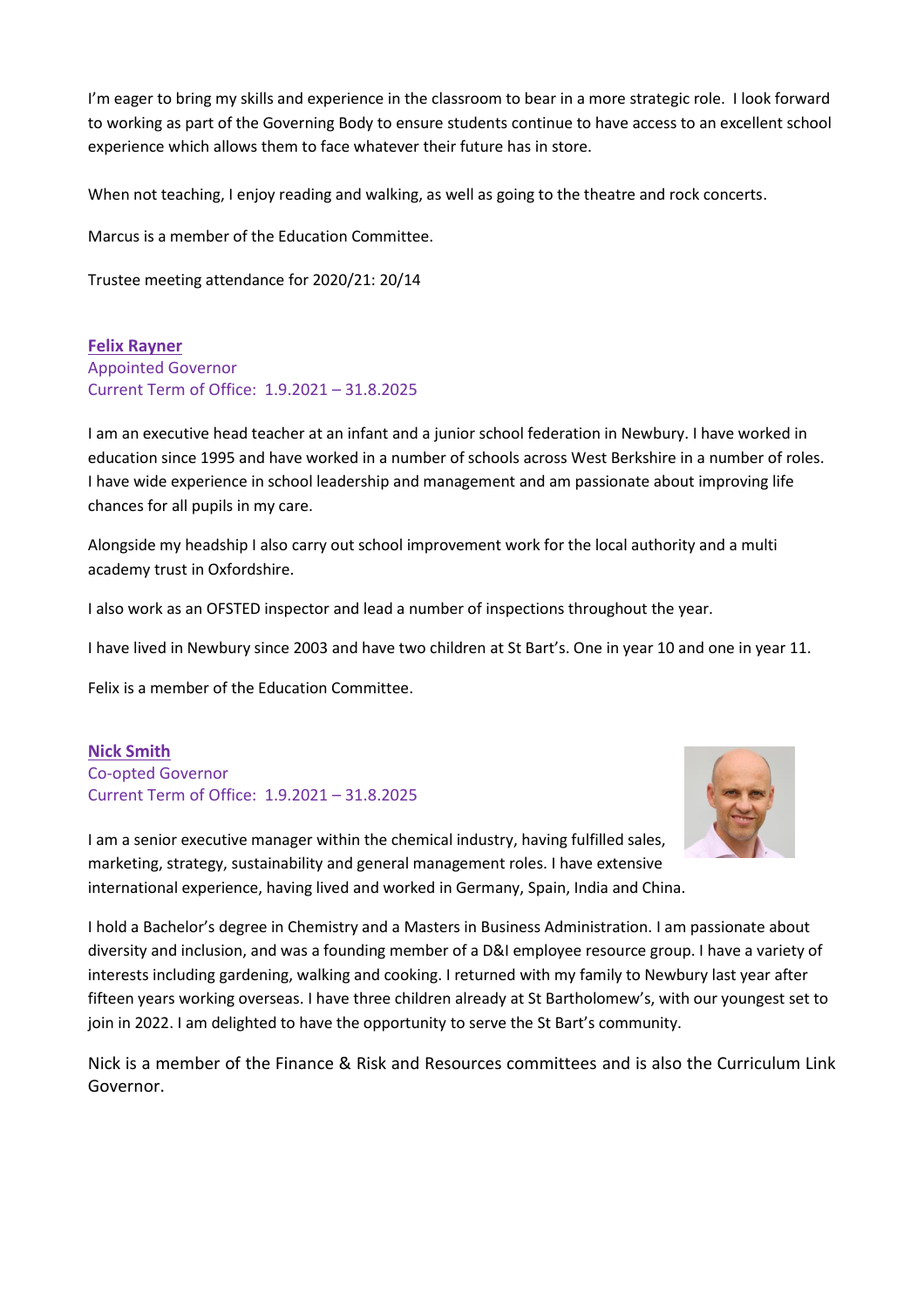# **Charlie Warner**

Co-opted Governor Current Term of Office: 6.1.2020 – 5.1.2024

Charlie is a member of the Finance & Risk and Resources committees.

Trustee meeting attendance for 2020/21: 14/14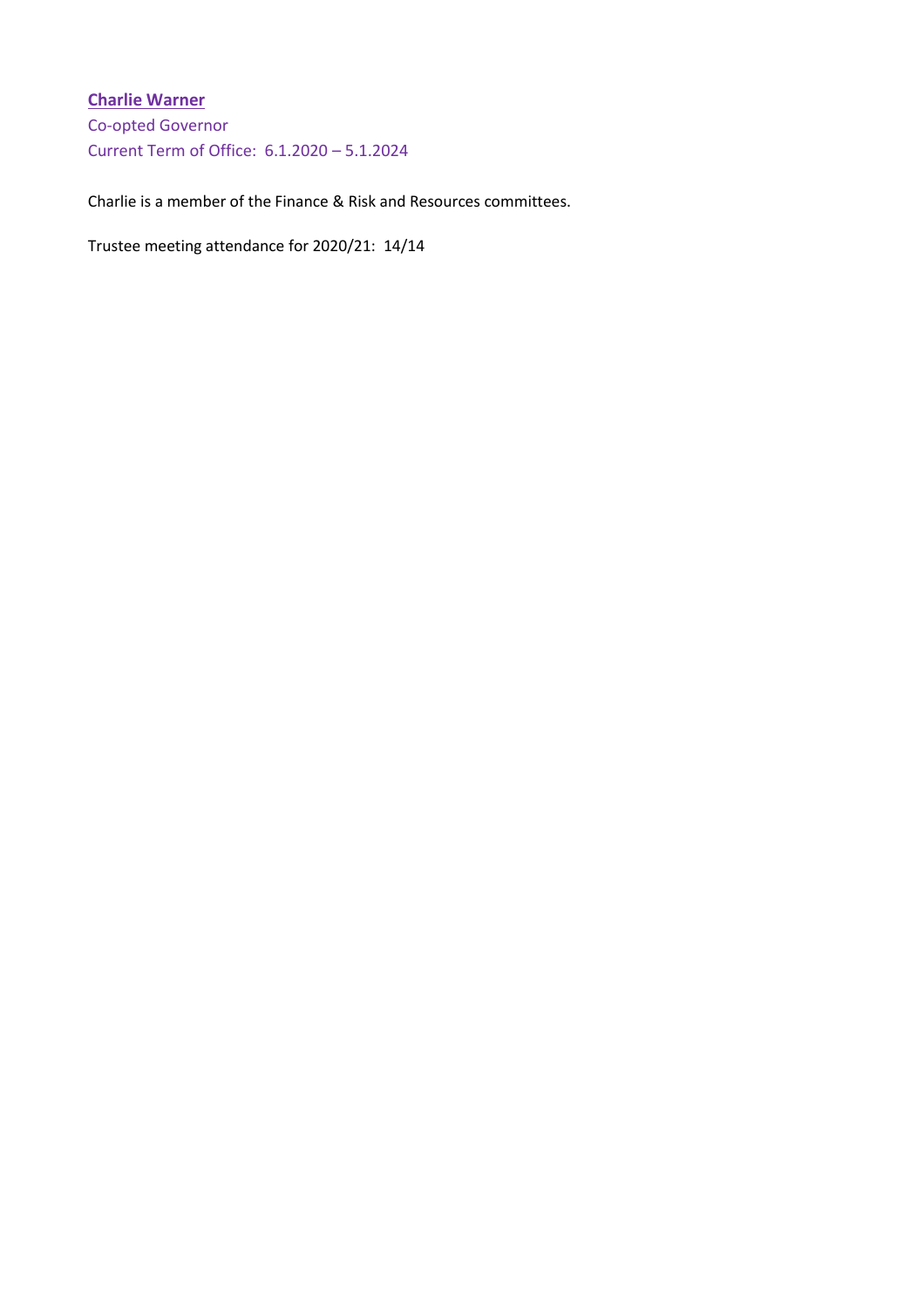# **Members of the Academy Trust**

**Stephen Uden** Chair of Members Current Term of Office: 9.2.2018 – 8.2.2022

I had a long career in the IT industry. I have worked in the field of Education for many years (including as Head of Education Relations for Microsoft); my proudest moment was getting computer science added to the curriculum.

As a governor, I focussed on supporting the school around strategy & planning (which is unglamorous but very important) as well previously being link governor for the Science Faculties and the Sixth Form. I am a former student of St Bart's along with my brother and sister and my three children have all studied here. It's therefore a real honour to be a governor at a school that has formed such an important part of my life.

### **Jeanette Clifford**

Original Signatory

I have been a Governor at St Bart's for more than a decade and am proud to serve the School where our three children, Aidan, Brendan and Caitlin, were educated. I

have been the Vice-chair of Governors, Safeguarding Governor and Chair of the People & Performance and Learning & Achievement committees. I was previously Chair of Governors at Robert Sandilands School in Speen and am the Chair of St Bartholomew's School Foundation. I have a background in business and, as a qualified FE teacher, taught Marketing and Business from entry to post-graduate levels and also worked in teacher training. My first degree was in geography, I have an MBA and an MSc in Risk, Crisis & Disaster Management. I have also been a Newbury Town and West Berkshire Councillor.

### **Steve Foyle**

Term of Office: 30.3.2021 – 29.3.2025

I am a chartered chemical engineer with over 30 years' experience in the nuclear industry. During this time, I have undertaken a wide variety of roles in production, research and development, nuclear plant design, marketing and sales, engineering consultancy, project development and nuclear policy in central government. I have lived and worked in several parts of the UK and have been fortunate in travelling widely overseas on business.

Steve was a governor at St Bart's from 2001 until 2020.